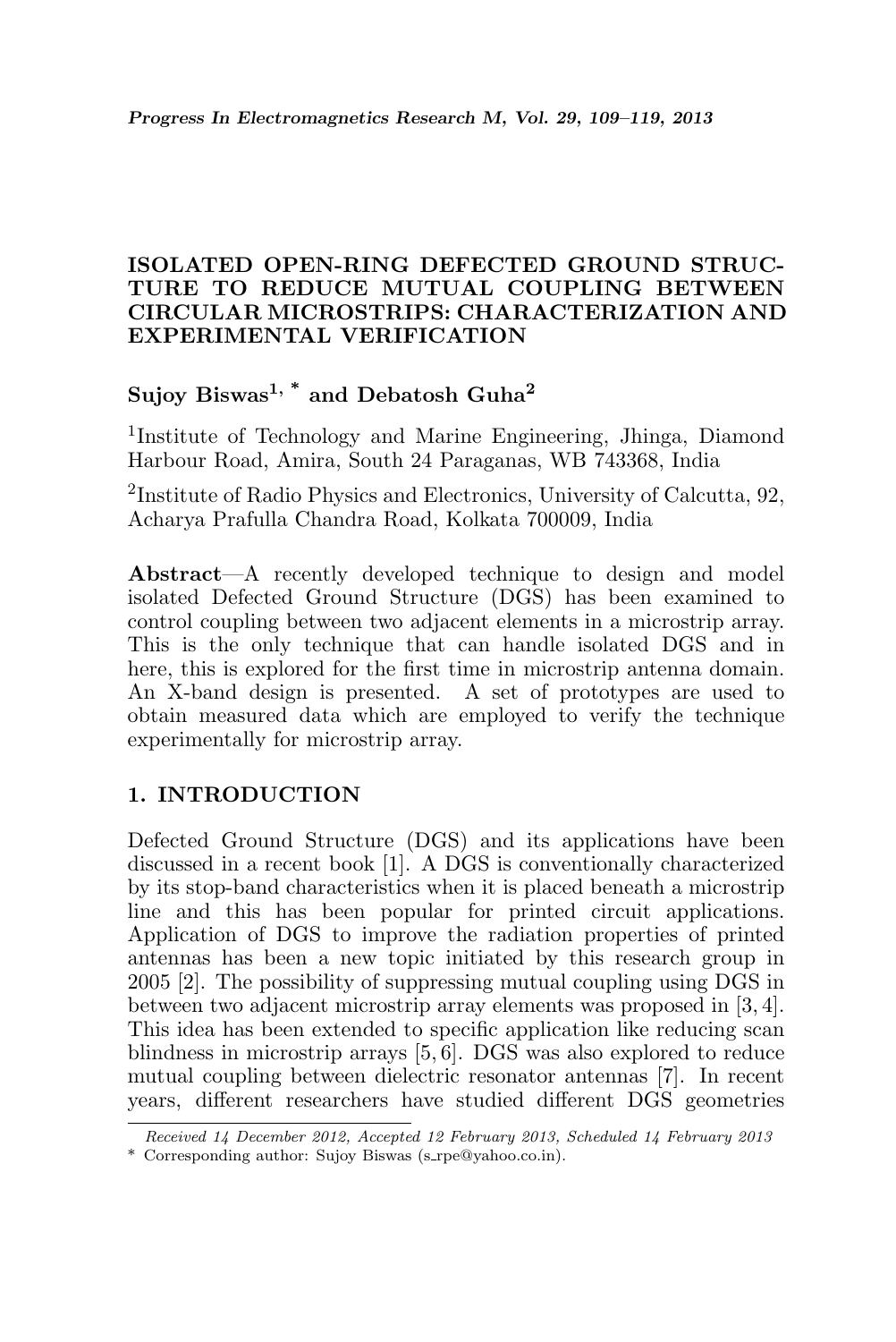and configurations to reduce mutual coupling between microstrip elements [8–11].

For mitigating mutual coupling, the DGS is placed in between the radiating elements and is fully isolated from the antenna structure. But no standard technique to characterize and design such isolated DGS was known until [12]. Very recently, present authors have proposed a realistic solution [12]. This has been tested in dielectric resonator antenna (DRA) array. In this paper, we have examined this recently developed technique [12] in microstrip array environment. We have targeted to use open-ring DGS as in [12] for a pair of circular patches operating in X-band. Schematic diagram is shown in Fig. 1. We have designed and characterized the DGS, and have examined its suitability in controlling mutual coupling in planar microstrip two element array experimentally. Like [12], identical suppression by about 5 dB has been demonstrated.

#### 2. DESIGN AND CHARACTERIZATION

Two E-plane coupled circular microstrips, separated by a distance of  $\lambda_0/2$ , is shown in Fig. 1. This also depicts an open-ring DGS as applied in [12], placed in between the two patches. Open-ring is chosen for a couple of reasons. Firstly to maintain symmetry with the patch geometry and secondly to compare with [12]. This open-ring geometry is derived from a full ring DGS by truncating it at a distance of  $t_r$  from its outer boundary as indicated in Fig. 1(b). The ring is characterized by the parameters like: outer radius  $r_0$ , inner radius  $r_i$ , ring width s, and average ring radius  $r_m$  (=  $r_i$  + 0.5s). The design procedure of the open-ring DGS is described below.

In here, the radius  $a_r$  of the circular patch is determined using the formulations derived in [13] and this should operate around 10 GHz. The open-ring is concentric with one of the circular patches. To place the DGS at the midpoint between two circular patches, mean radius  $r_m$  of the ring is determined as  $r_m = a_r + 0.5g = 7.5$  mm  $(a_r = 5$  mm at 10 GHz for a substrate of thickness  $t_{sub} = 1.575$  mm, dielectric constant  $\varepsilon_{r,sub} = 2.3$  and  $g = 5$  mm). Out of rest two parameters s and  $t_r$ , freedom in choosing s is limited depending upon the space available between the two patch antennas. For the present study, s is chosen as 1 mm. The DGS needs to be characterized to determine the truncation  $t_r$  which creates a stop-band around the resonant frequency of the patch, i.e., around 10 GHz. We have employed our technique proposed in [12] to characterize this isolated DGS.

In this technique, the defect is placed midway in a microstrip linegap as shown in Fig. 2. The gap dimension 'g' is equal to edge-to-edge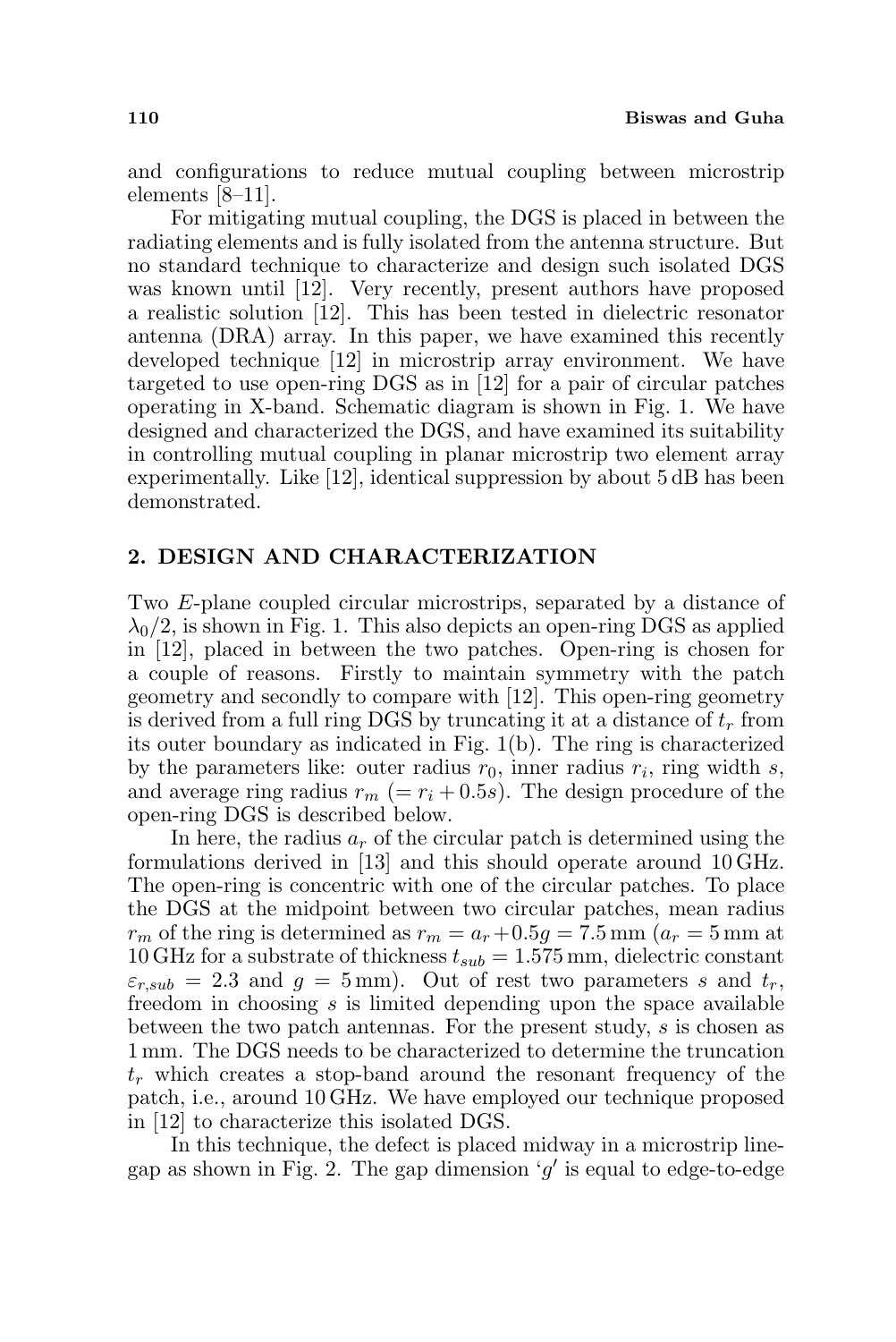

Figure 1. Two coax-fed E-plane coupled circular microstrip patch antennas with a open-ring DGS. (a) Top view. (b) Bottom view. Parameters:  $t_{sub} = 1.575$  mm,  $\varepsilon_{r,sub} = 2.3$ ,  $s = r_o - r_i = 1$  mm,  $r_0 = 8 \,\mathrm{mm}, r_i = 7 \,\mathrm{mm}, t_r = 12 \,\mathrm{mm}, a_r = 5 \,\mathrm{mm}, g = 5 \,\mathrm{mm},$  $\rho = 1.8$  mm.

separation between two microstrip patches. Hence the defect is isolated and can interact only with the electromagnetic energy propagating through the dielectric medium across the gap g.

A DGS is considered as a resonant trap. The resonance property is determined by the defect dimensions  $r_m$ , s, and  $t_r$ . The effect of varying  $t_r$  (with  $r_m = 7.5$  mm and  $s = 1$  mm) on the transmission characteristics of the line discontinuity (Fig. 2) is examined in Fig. 3. Simulated data are obtained using [14]. In absence of any defect,  $S_{21}$  increases monotonically with frequency. As soon as the DGS is incorporated in line-gap, propagation of electromagnetic (EM) fields is perturbed showing anomalous dispersion around DGS-resonance. This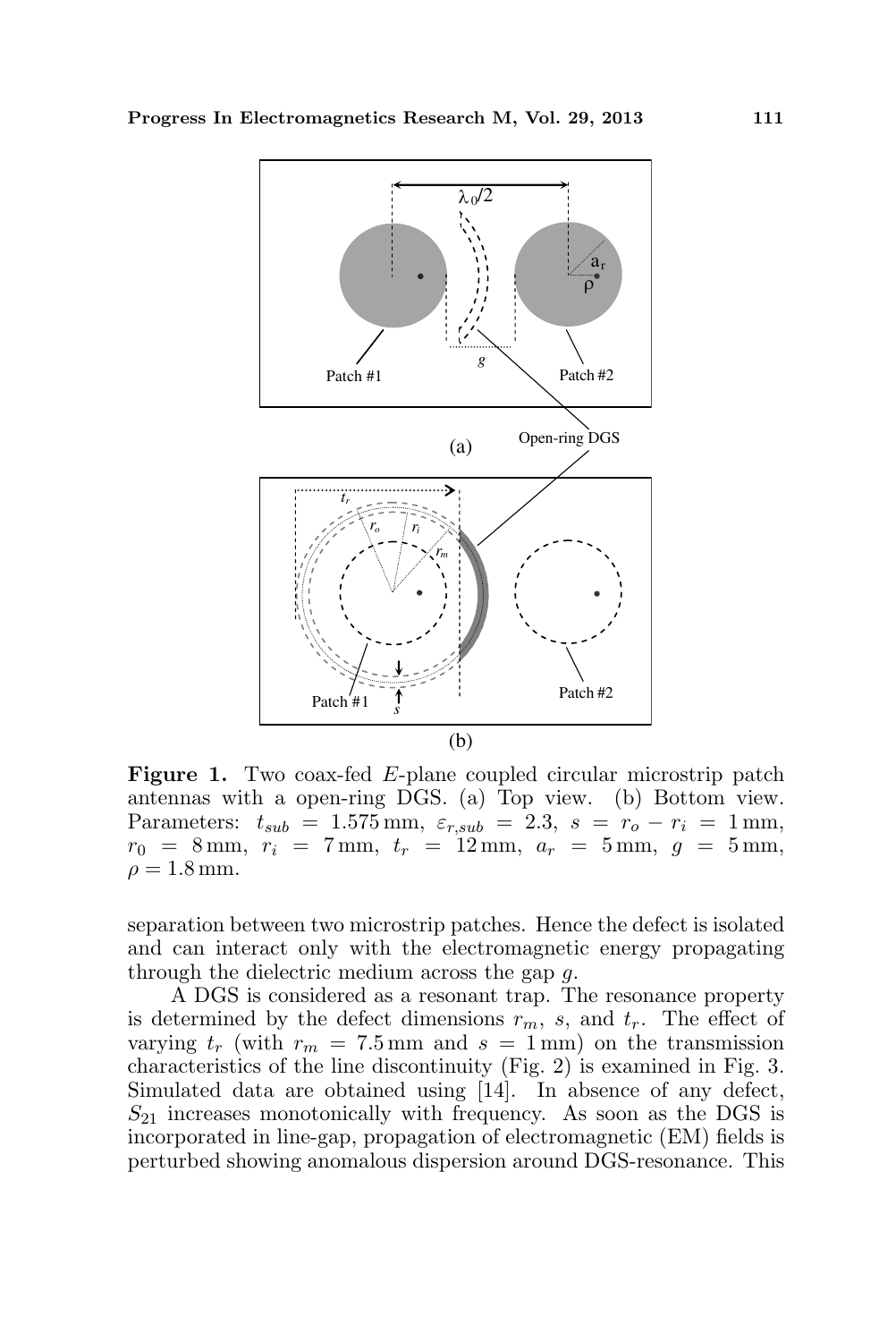

Figure 2. Open-ring DGS placed in between gap discontinuity in a 50 Ω microstrip line. Parameters:  $w_l = 4.9 \text{ mm}, \varepsilon_{r,sub} = 2.3$ ,  $t_{sub} = 1.575$  mm.



**Figure 3.** Simulated  $S_{21}$  of a line-gap discontinuity in a  $50 \Omega$ microstrip line with and without DGS. Parameters:  $g = 5$  mm,  $s = 1$  mm,  $r_m = 7.5$  mm. Substrate thickness  $t_{sub} = 1.575$  mm, relative permittivity of the substrate  $\varepsilon_{r,sub} = 2.3$ .

is evident from the  $S_{21}$  curves in Fig. 3 for varying  $t_r$  values.  $S_{21}$ minima indicate resonances in DGS as a function of parameter  $t_r$ . If the same DGS is integrated beneath the microstrip line, this would result in completely a different type of  $S_{21}$  characteristics as shown in Fig. 4. It is interesting to note that, the  $S_{21}$  plots in Fig. 4 reveal resonances identical to those obtained in Fig. 3, but in predicting relative isolations, they differ significantly. Fig. 3, obtained by our proposed technique [12], predicts around 5–6 dB isolation in the stopband region. But the earlier approach, shown in Fig. 4, indicates its value of about 15–20 dB. Reliability of the proposed approach has been verified in Section 3. It is also observed from Fig. 3 that by varying  $t_r$ ,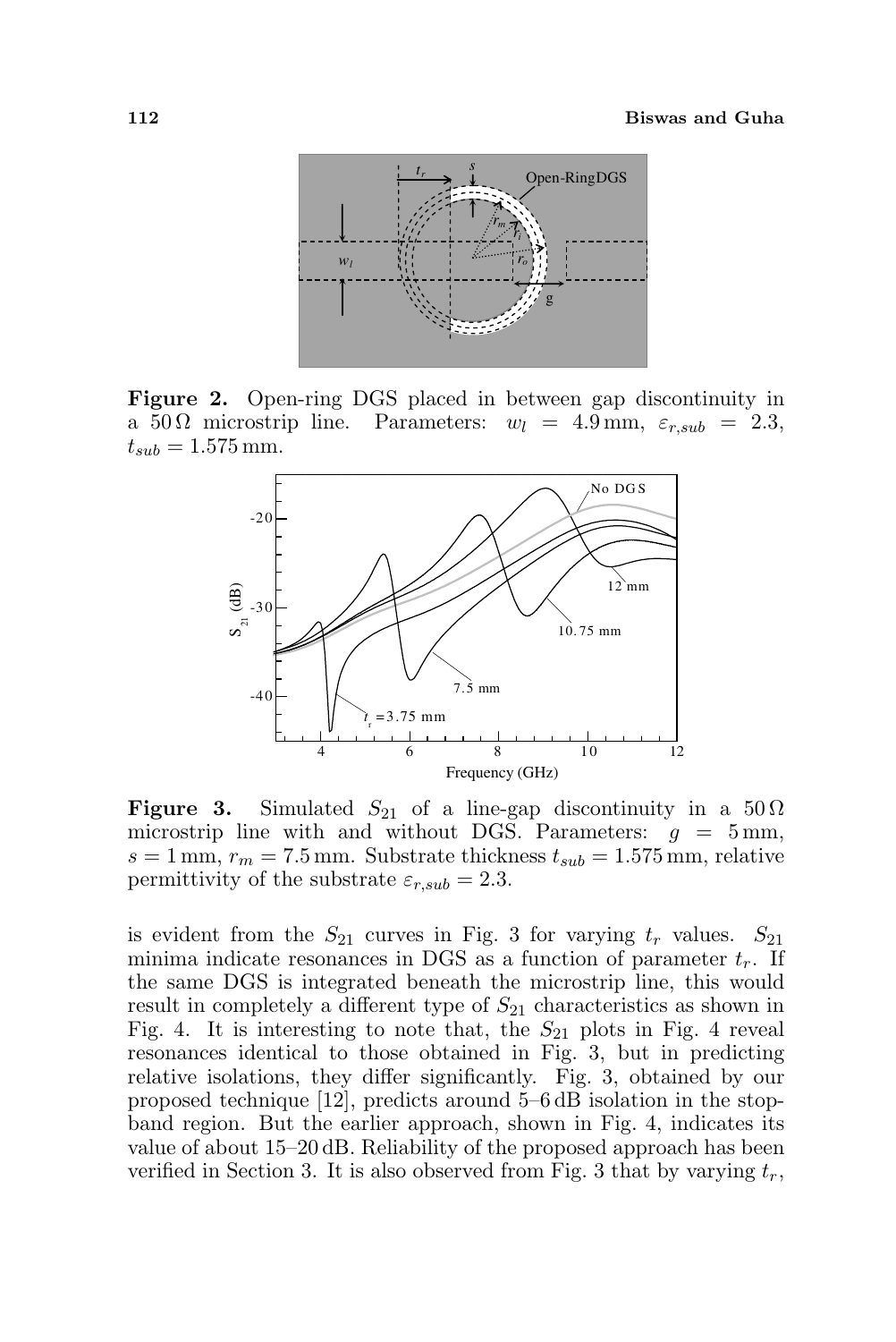one can tune the DGS over a wide range of frequency without changing  $r_m$  or s value. For X-band design,  $t_r = 12$  mm shows resonance occurring around 10 GHz along with relative isolation by about 6 dB.

An equivalent circuit model for the DGS placed in a gapdiscontinuity of a microstrip line has also been developed for understanding the behavior. Since a DGS traps energy over a certain band of frequencies around resonance, it is modeled using a parallel LCR circuit [15, 16], as shown in Fig. 5(a). Equivalent circuit parameters can be calculated as [15].

$$
C = \frac{\omega_c}{Z_0 g_1} \left( \frac{1}{\omega_0^2 - \omega_c^2} \right) \tag{1}
$$

$$
L = \frac{1}{4\pi^2 f_0^2 C} \tag{2}
$$



Figure 4. Simulated  $S_{21}$  characteristics of a 50  $\Omega$  continuous microstrip line integrated with the DGS. Parameters as in Fig. 3 with  $q=0.$ 



Figure 5. (a) Conventional parallel LCR equivalent circuit [15] of a DGS. (b) Equivalent LCR circuit of the DGS and the gap discontinuity in the  $50 \Omega$  microstrip line.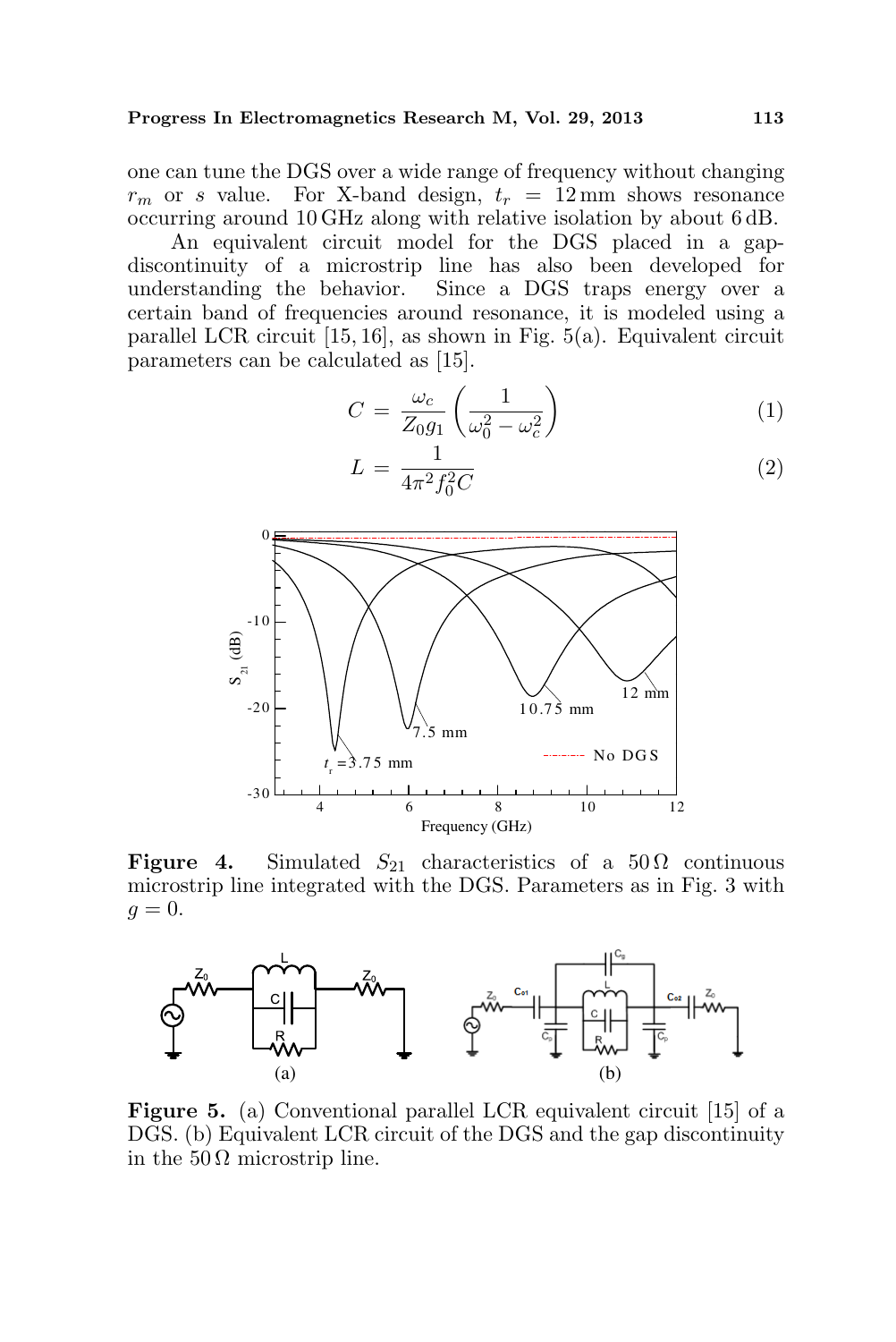114 Biswas and Guha

$$
R = \frac{2Z_0}{\sqrt{\frac{1}{|S_{11}(\omega)|^2} - (2Z_0(\omega C - \frac{1}{\omega L}))^2} - 1}
$$
(3)

where,  $Z_0$  is the characteristic impedance of the line, which is usually chosen as 50  $\Omega$ . Other two parameters, i.e.,  $\omega_c$  and  $\omega_0$  are cut-off and resonant frequencies, respectively, and  $g_1$  is the Butterworth low pass prototype filter element [17]. These are extracted from simulated  $S_{21}$ characteristics in Fig. 4.

Now, the DGS placed between a line-gap is modeled as shown in Fig.  $5(b)$ . Like in Fig.  $5(a)$ , parallel LCR represents the defect; equivalent components are determined using Eqs.  $(1)$ – $(3)$ . The microstrip line gap discontinuity is modeled using capacitances  $C_p$  and  $C_q$  [18]. Capacitance  $C_p$  is used to model the fringing fields near gap edges. Capacitance  $C_q$  across the line gap appears in parallel with the defect. Coupling capacitances  $C_{c1}$  and  $C_{c2}$  play a significant role in representing capacitive coupling between the line discontinuity and the defect. Open ring DGS  $(t_r = 10.75 \text{ mm}, r_m = 7.5 \text{ mm}, \text{ and } s = 1 \text{ mm})$ is used to verify the proposed circuit model. Calculated parameters are:  $L = 1.27$  nH,  $C = 0.26$  pF, and  $R = 600 \Omega$ . The capacitances  $C_p$ and  $C_q$  across of the gap discontinuity are calculated using formulations in [18]. These capacitances along with the coupling capacitances  $C_{c1}$ and  $C_{c2}$  are optimized using circuit simulation tool [19]. Basis of the optimization is to match the circuit response of  $S_{21}$  with that using EM simulation [14] used for our study. The optimized values are:  $C_p = 0.035 \,\text{pF}, C_q = 0.02 \,\text{pF}, C_{c1} = 0.012 \,\text{pF}$  and  $C_{c2} = 0.012 \,\text{pF}.$ Proposed model of DGS with line-gap is verified for open ring DGS in Fig. 6. Simulated  $S_{21}$  is compared with that obtained using equivalent circuit model and they show excellent mutual agreement. Measured  $S_{21}$  plot is added to confirm the verification experimentally.

#### 3. EXPERIMENTS AND VERIFICATION

The design data, obtained in Section 2, have been examined and experimentally verified. The fabricated prototype is shown in Fig. 7. A similar prototype with normal ground plane is also fabricated and measured for comparison. Agilent's 8363B network analyzer is used for the measurement. Measured  $S_{21}$  are compared with the simulated data as shown in Fig.  $8(a)$  and close agreement is revealed. Fig.  $8(b)$  shows measured  $S_{11}$  and  $S_{22}$  responses. About 5 dB reduction in mutual coupling is revealed near 10.4 GHz. This value closely corroborates the predicted one shown in Fig. 3. Conventional approach indicated in Fig. 4 greatly differs from the reality.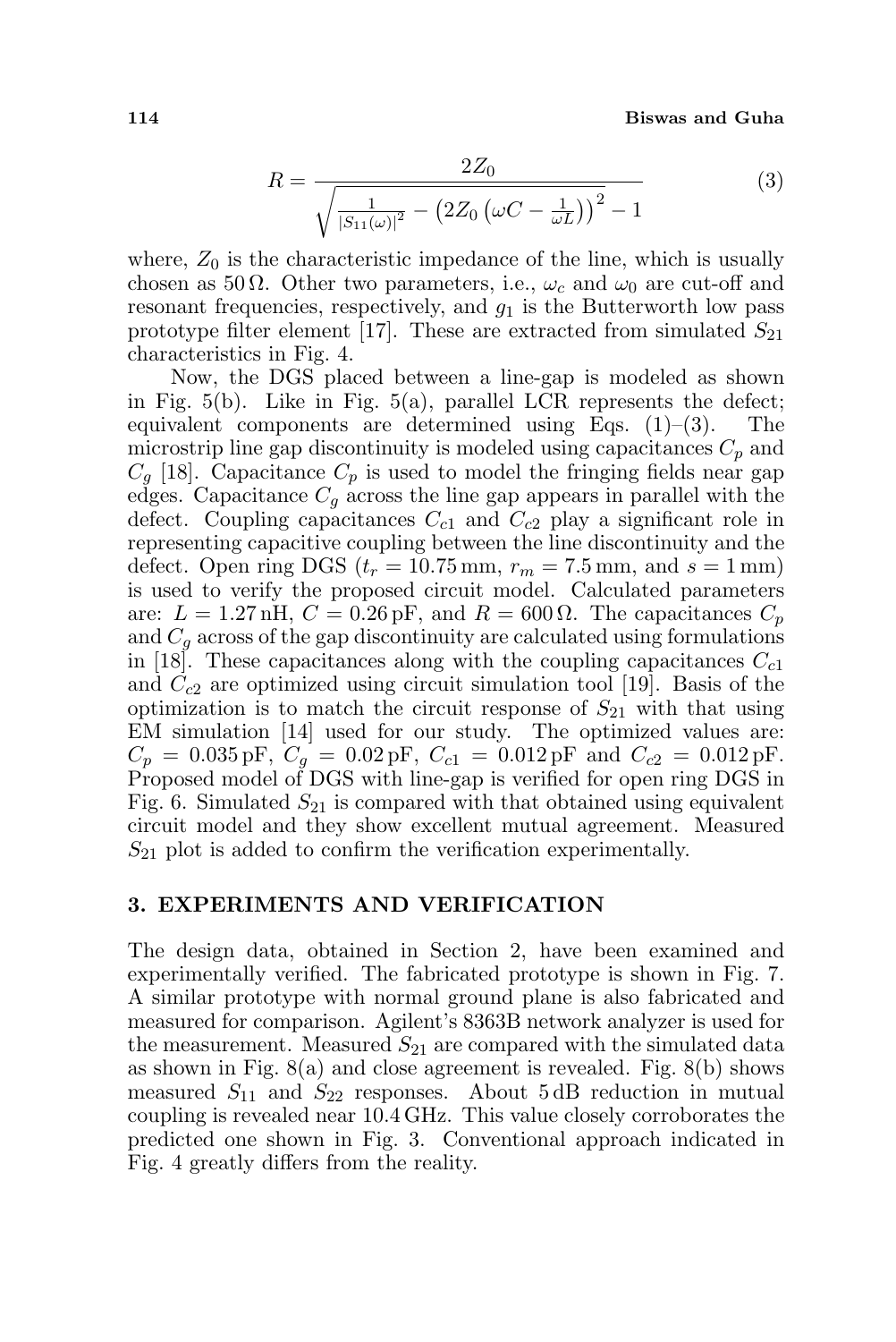

Figure 6. Comparison of simulated, measured and theoretical (circuit model)  $S_{21}$  versus frequency for open ring DGS.  $t_r = 10.75$  mm and other parameters as in Fig. 3.



Figure 7. Photograph of the Prototype. (a) Viewed from back-side. (b) Frontside view during measurement.

There is another important aspect to be discussed here.  $S_{21}$ characteristics shown in Fig. 3 are not repeated in Fig. 8(a). The reason is simple. Fig. 3 deals with the transmission of EM waves through a band-stop filter around the DGS-resonance; but in Fig. 8(a), the transmission (i.e., mutual coupling) takes place over a narrow band around the patch-resonance. Therefore, primarily it is like a bandpass operation. Now if a DGS having identical resonant frequency is added, the mutual coupling is suppressed. Therefore, explicit bandstop characteristics are not revealed and  $S_{21}$  in Fig. 8(a) does not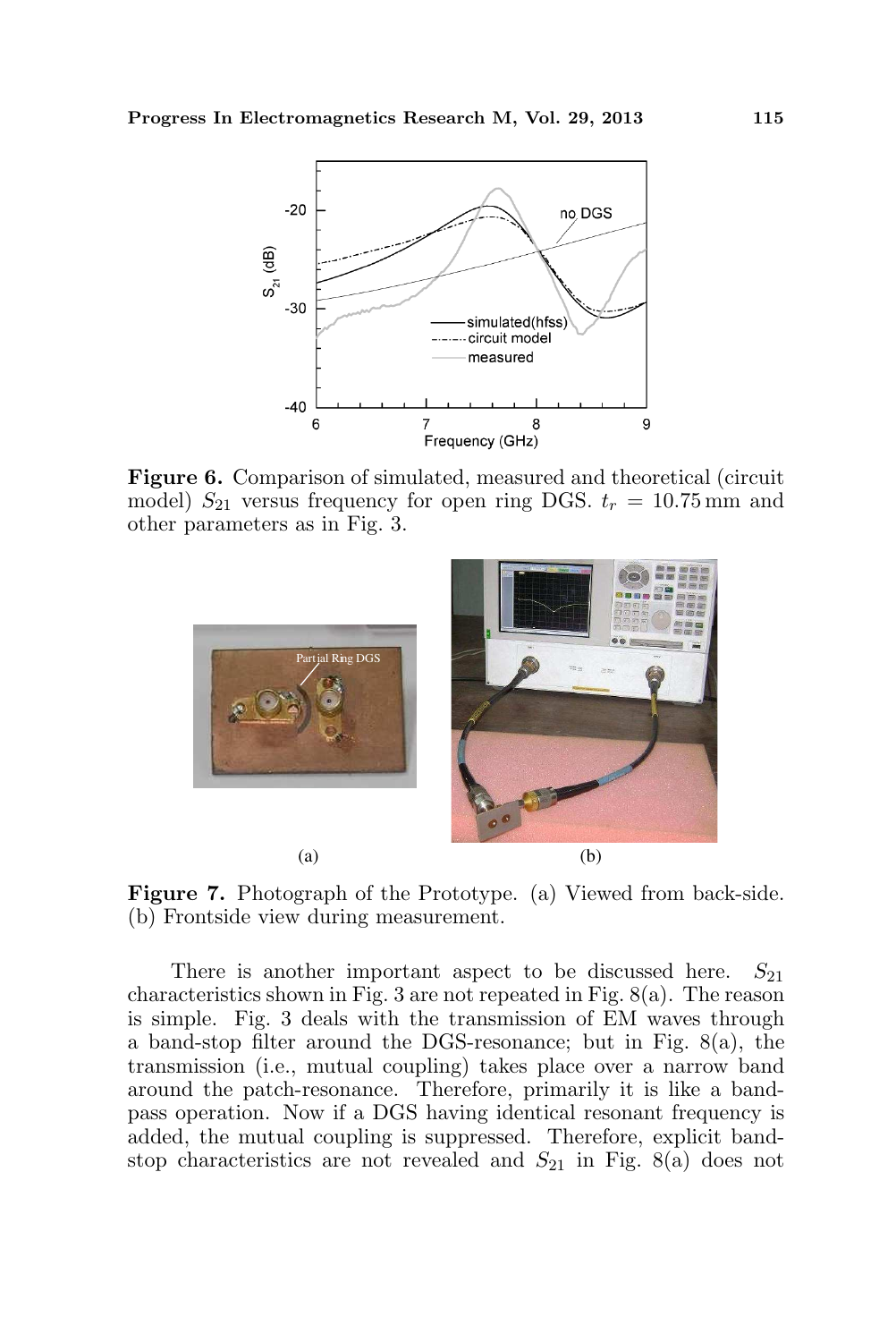follow the same nature as in Fig. 3. The electrical phenomenon can be pictorially demonstrated as in Fig. 9. The ground plane current at resonance is quite indicative in the presence as well as absence of a defect. Considerable sharing of fields between adjacent elements is very prominent in the absence of the DGS. Presence of DGS greatly reduces that field.

The DGS suppresses mutual coupling and at the same time influences the radiation properties to some extent. An idea is obtained



Figure 8. Measured data compared with simulated S-parameters for the prototype in Fig. 7. (a)  $S_{21}$  versus frequency. (b)  $S_{11}$  and  $S_{22}$ versus frequency. Parameters as in Fig. 1.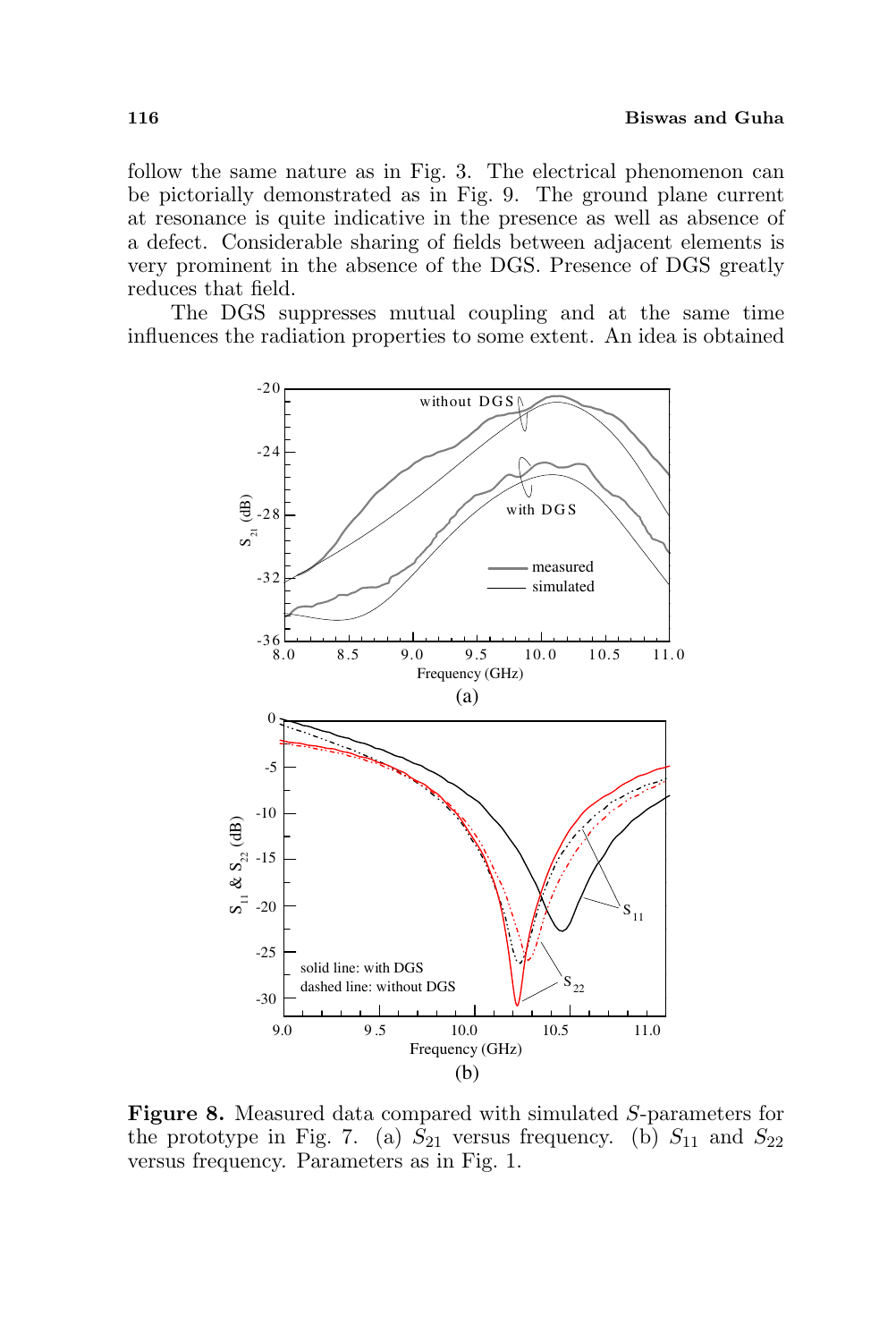

Figure 9. Surface current on the ground plane. (a) Conventional ground plane. (b) Ground plane with DGS. Parameters as in Fig. 1.



Figure 10. Simulated radiation patterns of the two element microstrip array. (a) E-plane, (b) H-plane. Parameters as in Fig. 1.

in Fig. 10. In either principal plane, the co-polarized patterns with and without DGS are found to be almost identical over  $\pm 100^{\circ}$ . Beyond that, some degree of back radiation is apparent. This back radiation can be minimized over 50% by placing a secondary ground plane [3]. The peak gain is about 8dBi with normal ground plane and no appreciable change in gain is observed with DGS. It is interesting to note that the cross-polarized radiation in  $H$ -plane is considerably reduced up to  $\pm 70^{\circ}$ . No change in the E-plane cross polarized radiation is observed.

### 4. CONCLUSION

An isolated DGS now can be accurately characterized and safely implemented in practical design of microstrip antenna array. Openring DGS is tested here. Other possible geometries may be explored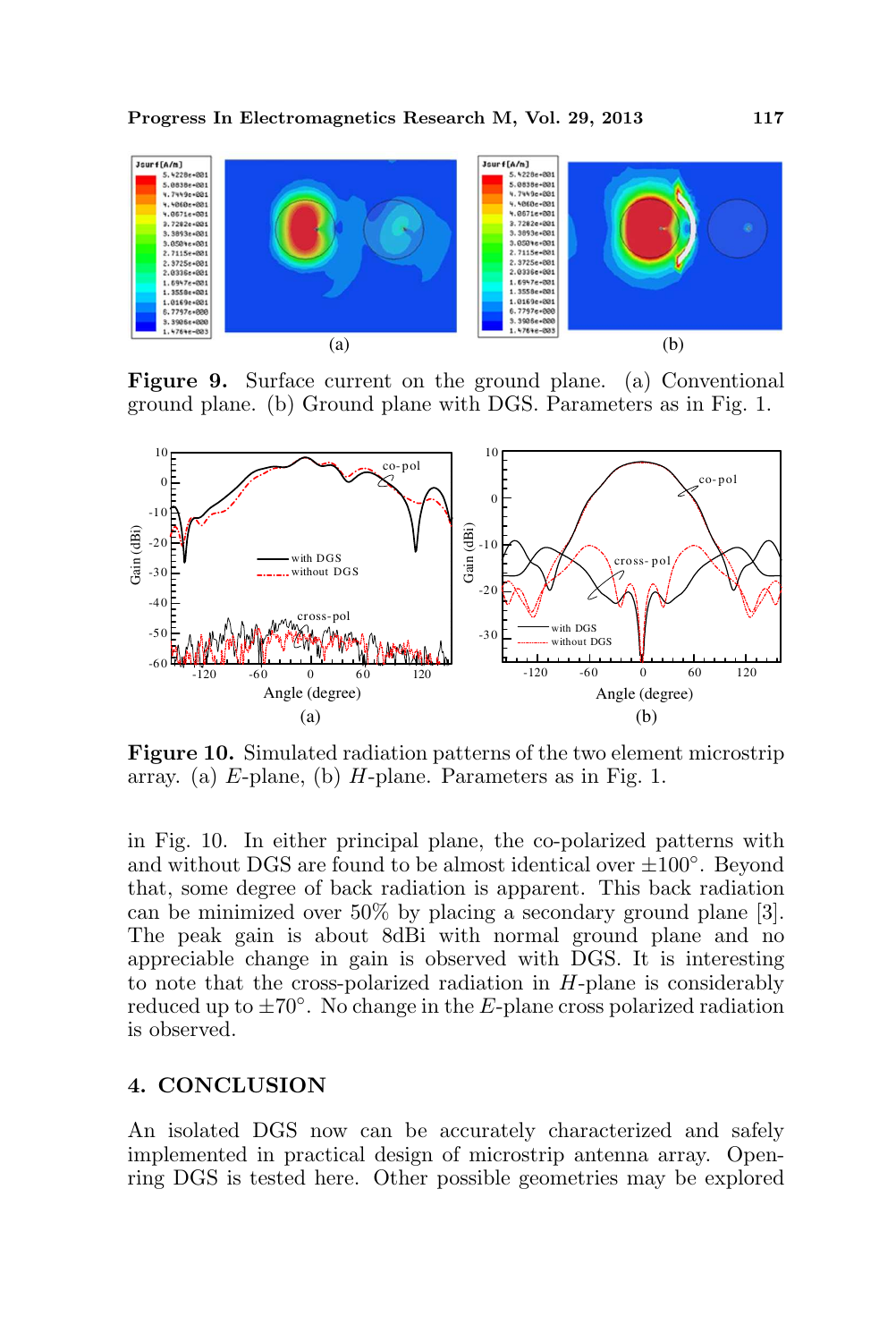for improved performance, especially to improve the suppression of coupling and minimizing back radiation.

## **REFERENCES**

- 1. Guha, D. and Y. M. M. Antar, Microstrip and Printed Antennas: New Trends, Techniques and Applications, Ch. 12, Wiley, UK, 2011.
- 2. Guha, D., M. Biswas, and Y. M. M. Antar, "Microstrip patch antenna with defected ground structure for cross polarization suppression," IEEE Antennas Wireless Propagation Lett., Vol. 4, 455–458, 2005.
- 3. Guha, D., S. Biswas, M. Biswas, J. Y. Siddiqui, and Y. M. M. Antar, "Concentric ring-shaped defected ground structures for microstrip applications," IEEE Antennas Wireless Propagation Lett., Vol. 5, 402–405, 2006.
- 4. Salehi, M., A. Motevasselian, A. Tavakoli, and T. Heidari, "Mutual coupling reduction of microstrip antennas using defected ground structure," 10th IEEE International Conference on Communication Systems, 1–5, 2006.
- 5. Moghadas, H., A. Tavakoli, and M. Salehi, "Elimination of scan blindness in microstrip scanning array antennas using defected ground structure," Int. J. Electron. Commun.  $(AE\ddot{U})$ , 155–158, 2008.
- 6. Hou, D.-B., et al., "Elimination of scan blindness with compact defected ground structures in microstrip phased array," IET Microwave Antennas Propag., Vol. 3, No. 2, 269–275, 2009.
- 7. Guha, D., S. Biswas, T. Joseph, and M. T. Sebastian, "Defected ground structure to reduce mutual coupling between cylindrical dielectric resonator antennas," Electronic Lett., Vol. 44, 836–837, 2005.
- 8. Mahmoudian, A. and J. Rashed-Mohassel, "Reduction of EMI and mutual coupling in array antennas by using DGS and AMC structures," PIERS Online, Vol. 4, No. 1, 36–40, 2008.
- 9. Zulkifli, F. Y., E. T. Rahardjo, and D. Hartanto, "Mutual coupling reduction using dumbbell defected ground structure for multiband microstrip antenna array," Progress In Electromagnetics Research Letters, Vol. 13, 29–40, 2010.
- 10. Vazquez, C., G. Hotopan, S. Ver Hoeye, M. Fernandez, L. F. Herran, and F. Las-Heras, "Defected ground structure for coupling reduction between probe fed microstrip antenna elements," PIERS Proceedings, 640–644, Cambridge, USA, Jul. 5–8, 2010.